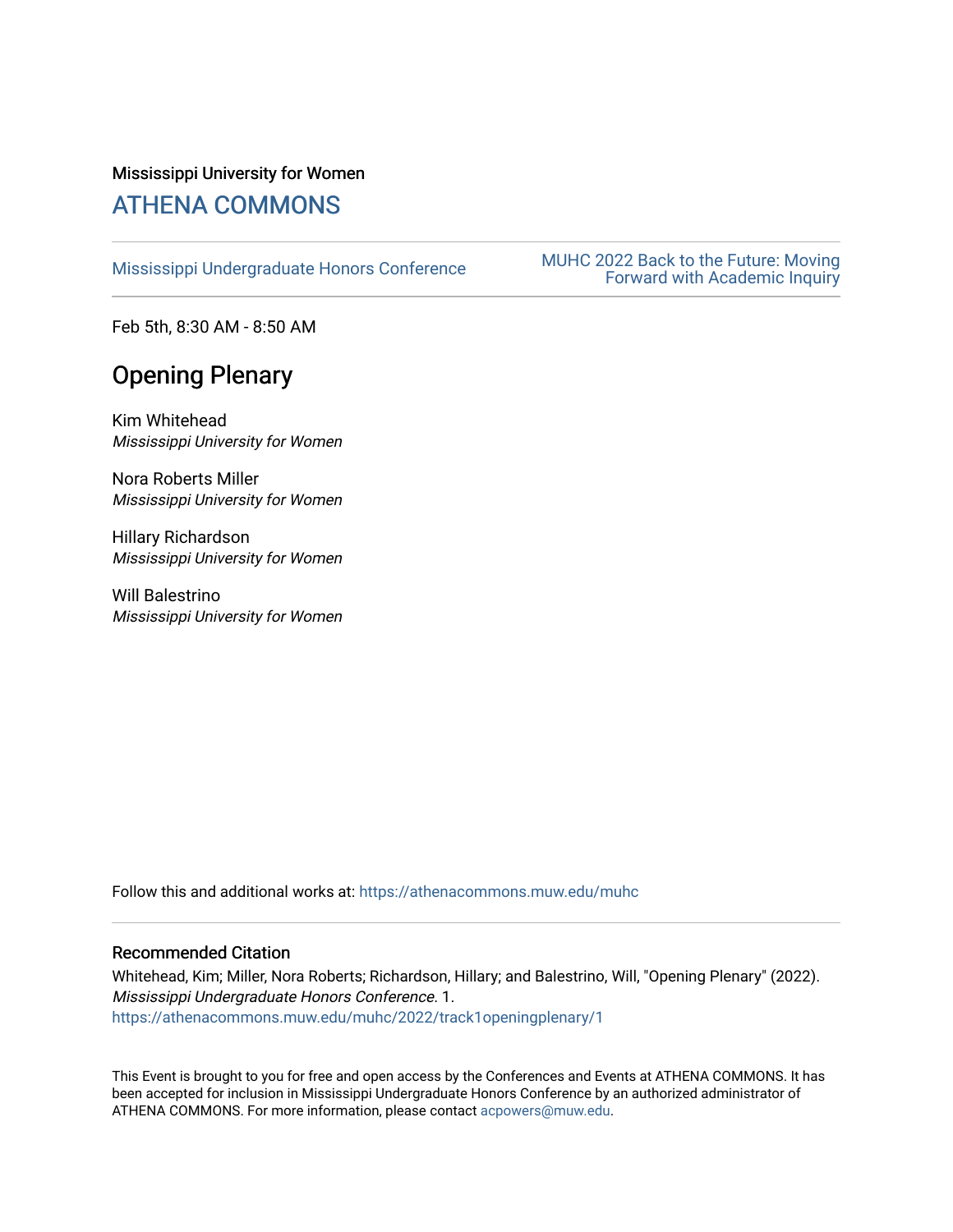# BACK TO TH FUTURE: **Moving Forward with Academic Inquiry**

## **Mississippi Undergraduate Honors Conference**

February 5, 2022

hosted by Mississippi University for Women

Welcome to our tenth annual conference.

## **Conference Schedule**

#### **Click on session title to enter the session live stream.**

**Full conference details and links are also available at [MUHC 2022 online.](https://athenacommons.muw.edu/muhc/)**

*All attendees are invited to meet up in the [Zoom conference lounge](https://muw.zoom.us/j/96210843289) between sessions.* 

8:30-8:50 **[Opening Plenary](https://muw.zoom.us/j/95994125107)**

## *Welcome Remarks*

**Nora Roberts Miller**, President, Mississippi University for Women

#### *Making Connections Across Disciplinary Lines*

**Hillary A. H. Richardson, M.A., M.L.I.S.** Associate Professor and Coordinator of Undergraduate Research & Information Literacy Mississippi University for Women

## *Roll Call of Schools*

**Will Balestrino**, President, Honors Student Council, Mississippi University for Women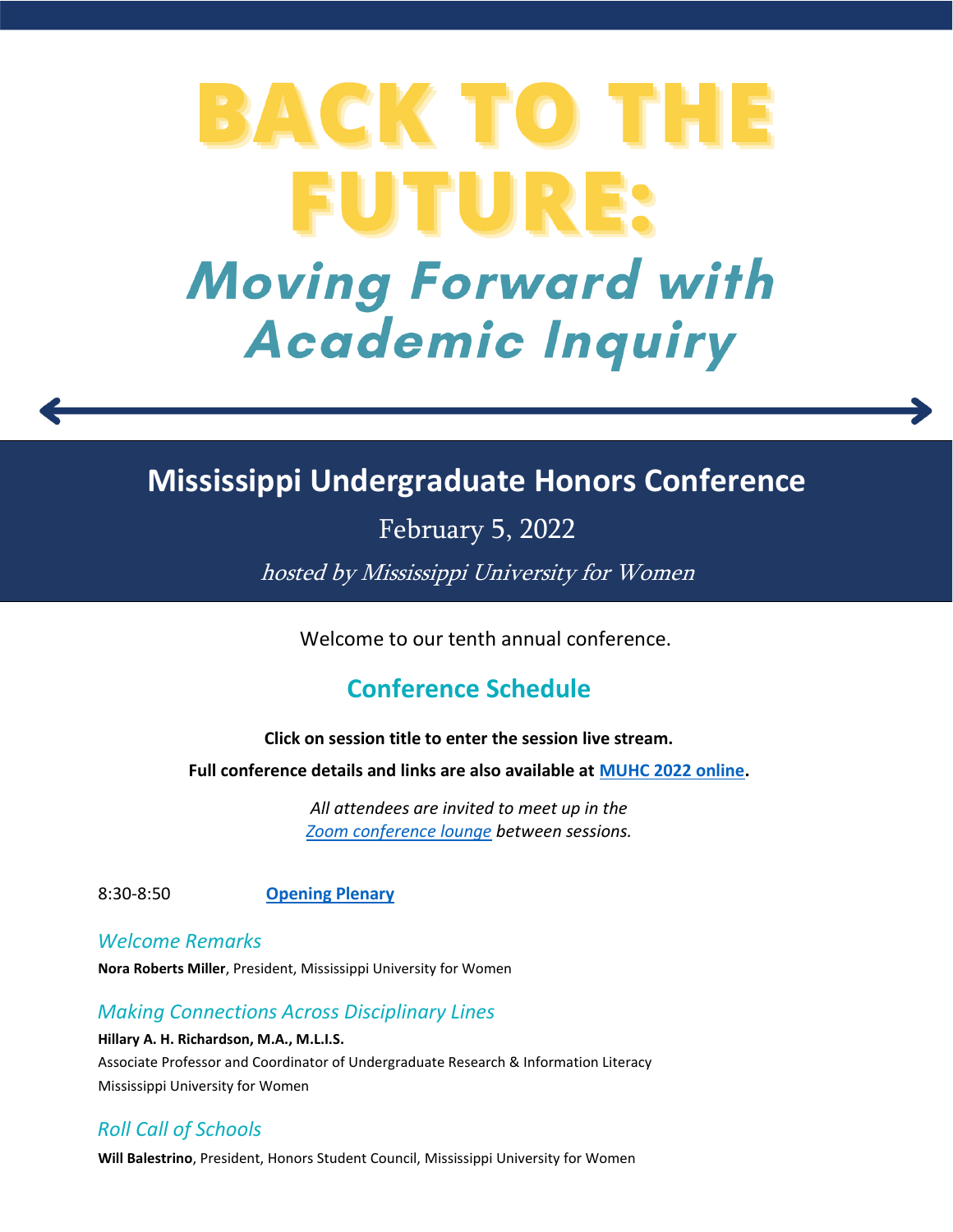#### 9:00-10:00 **Oral Presentations**

#### **[Concurrent Session I:](https://muw.zoom.us/j/99264224787)** *Humanities*

Session moderator: Ali Glasgow, Mississippi University for Women

**Jacob Dunahue**, Northeast Mississippi Community College *American News Media: How It Has Changed and How It Has Influenced the Nation*

**Faith Langford**, Mississippi University for Women *Constructing Multidimensional Utopias: Spaces of Reform in Margaret Atwood's*  Hag-Seed

**Kathryn Scharwath**, Pearl River Community College *Debs, Cleveland, and Public: Views of Socialism from the Pullman Strike*

#### **[Concurrent Session II:](https://muw.zoom.us/j/93954905814)** *Social Sciences*

Session moderator: V Gammel, Mississippi University for Women

**Kaden Grace**, University of Mississippi *Complementarity of Lotteries and Prize-Linked Savings Accounts (PLSAs)*

**Olivia Maurer**, University of Mississippi *The Case of Santiago de Chile: Pedestrian Deaths, Neo-Liberal Urban Design, and Insufficient Traffic Policy Reform*

**Ryan Wallace**, Pearl River Community College *What Situations Make UVC an Economically Viable Method to Fight Airborne Pathogens?*

#### 10:15-11:15 **Oral Presentations**

#### **[Concurrent Session I:](https://muw.zoom.us/j/95361909782)** *Social Sciences*

Session moderator: Lillian Ergle, Mississippi University for Women

**Sachi Ajmera**, Pearl River Community College *How Social Media Creates Political Polarization in America*

**Emily Tannehill**, Mississippi Gulf Coast Community College *Students and Cancel Culture: The Digital Divide*

**MyKayla Williamson**, University of Mississippi *By Her Hands: An Analysis of the Hidden Labor of Black Women at the Hugh Craft House from 1850-1900*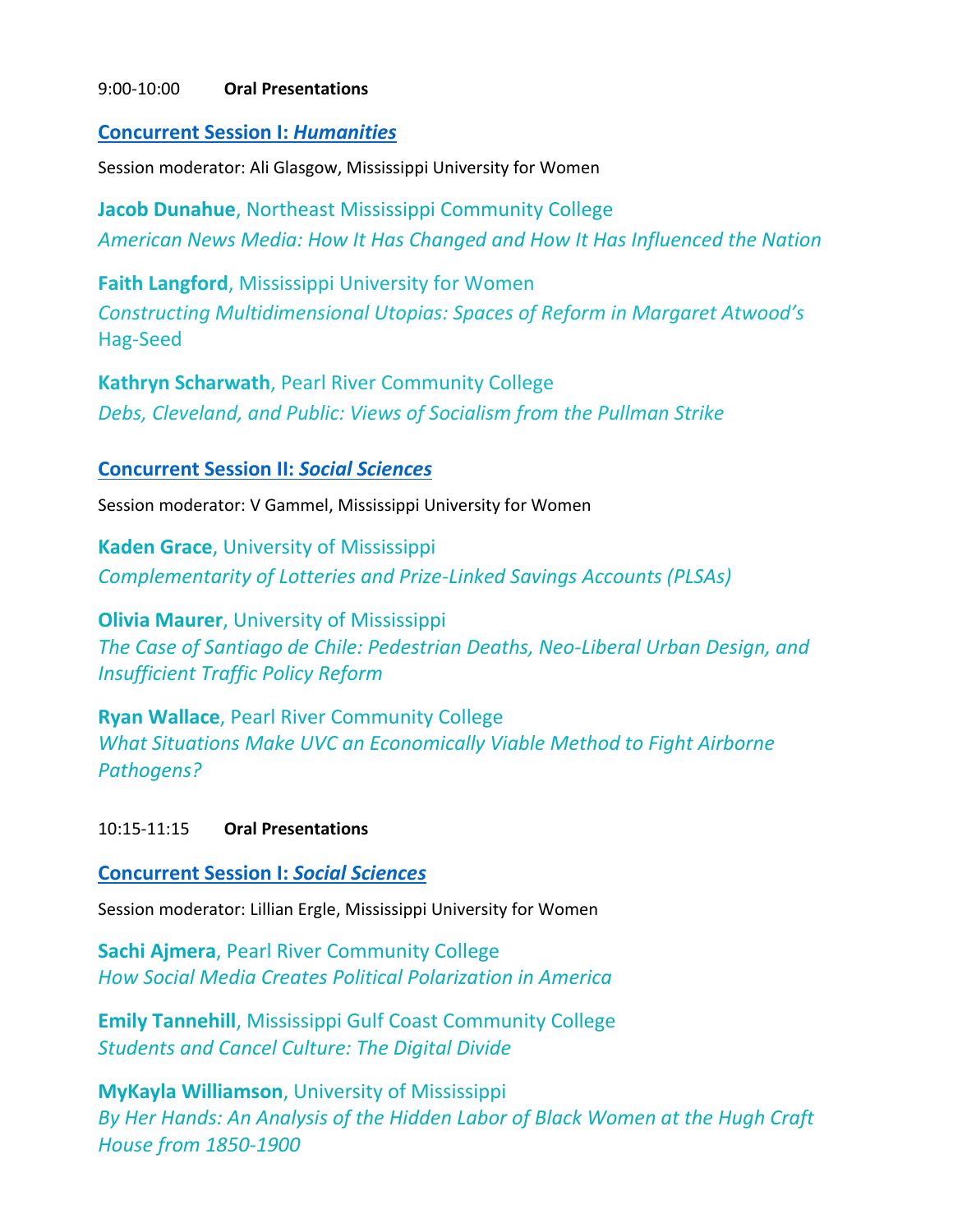#### **[Concurrent Session II:](https://muw.zoom.us/j/92127937822)** *STEM*

Session moderator: Mary Hope Gammel, Mississippi University for Women

**Zithlaly Amezquita**, Mississippi University for Women *Endogenous CFTR Expression in Human Epithelial Cell Lines*

**Anh Hoang**, University of Mississippi *LC-MS Identification of Serum Proteins Adsorbed onto Ionic Liquid-Coated Nanoparticles*

11:30-12:30 **[Poster Session](https://muw.zoom.us/j/92679895486)**

#### *Humanities*

**Emma Beeler**, Mississippi University for Women *Adultery and Fidelity in the* Lais *of Marie de France*

#### *Social Sciences*

**Maddison Caldwell**, Northeast Mississippi Community College *Parenting Styles: Effects on Lifelong Growth*

**MacKenzie Paul**, Mississippi State University *To Sweeten or Not to Sweeten: The Unique Impact of Emotional Support and Fatalism on Sugar Consumption Among Southeastern Native Americans*

#### *STEM*

**Shirli Salihaj**, Mississippi University for Women *Surface Reconstruction via the Curvature Interpolation Method*

**Sara Lynn Sligh**, Mississippi University for Women *Effects of Chloride Ion Channel Activators on CFTR Expression*

**Stephen Trest**, Mississippi Gulf Coast Community College *The Bonnet Carre Spillway and Its Effects on South Mississippi's Economy*

12:30-2:00 **Lunch Break**

2:00-2:30 **[Closing Plenary](https://muw.zoom.us/j/94025675900)**

*See the following pages for Research Abstracts.*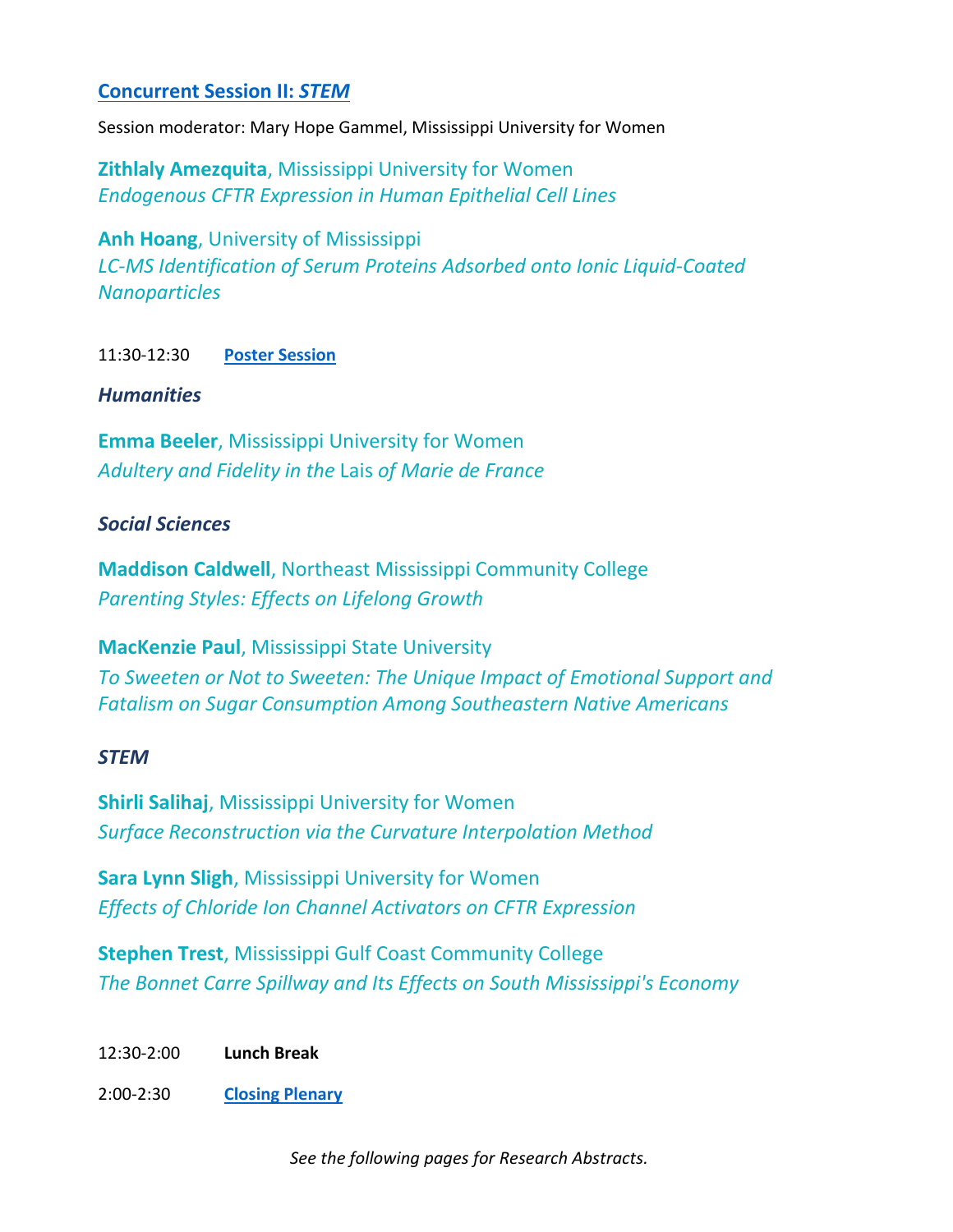## **Oral Presentations**

#### *Humanities*

## **Jacob Dunahue**, Northeast Mississippi Community College *American News Media: How It Has Changed and How It Has Influenced the Nation*

Since the United States' infancy, the news media has played a vital role in keeping the public informed and influencing the country as a whole, although the American media's national function has significantly changed over time. Originally, newspapers in the colonial United States inspired the American Revolution; later on, some media outlets decided that muddying up a story's facts was the best way to sell newspapers and influence their readers. In 1898, the *New York Journal* and *New York World* used yellow journalism to inspire America's leaders to declare war on Spain. Although, during the Vietnam War, onthe-ground media coverage of the combat helped strengthen an anti-war movement that eventually led to the end of the war. Later, with the shift to 24-hour news broadcasting, news channels and publishers began running out of stories to cover; they had to find a way to retain readers and watchers. In modern day, many news outlets have resorted to only sharing specific viewpoints and stories, and some even intentionally mislead their audience. This has caused numerous American news consumers to become drowned out to alternate viewpoints, and, at worst, misinformed Americans to resort to violence to satiate their conspiracy-driven alarm and paranoia.

## **Faith Langford**, Mississippi University for Women

## *Constructing Multidimensional Utopias: Spaces of Reform in Margaret Atwood's*  Hag-Seed

My research explores the concept of utopia as used by Margaret Atwood in her novel *Hag-Seed* (2016), an adaptation of William Shakespeare's *The Tempest* (1611). *Hag-Seed*, set in a prison's literacy program through which Shakespearean plays are taught, involves characters, namely Felix, the protagonist and counterpart to Prospero, both consciously thinking about their lives and influencing those around them. Atwood expands the notion of utopia through her use of setting and characters to include ways in which society can be reconstructed from existing social hierarchies. The novel also employs spaces that are contemporary and familiar, such as prisons, prison reform programs, and technology, to further the notion that entirely "new" worlds do not have to be explored to recreate society. Building off the association of technological advancement with dystopic fiction, the novel also explores the boundaries between utopia and dystopia. Yet, Atwood's text depicts the interconnectedness of utopia and dystopia and understands that individual perspectives rather than communal values influence these two constructs. Engaging with more than just rethinking theories and social constructs, *Hag-Seed* embraces themes significant to our world today from prison reform programs to the possibilities offered by technology.

## **Kathryn Scharwath**, Pearl River Community College *Debs, Cleveland, and Public: Views of Socialism from the Pullman Strike*

The presentation will explore the rhetoric of Eugene V. Debs, Grover Cleveland, and others related to the Pullman Strike of 1894 in an effort to understand both the promise and the rejection of American socialism in its early years.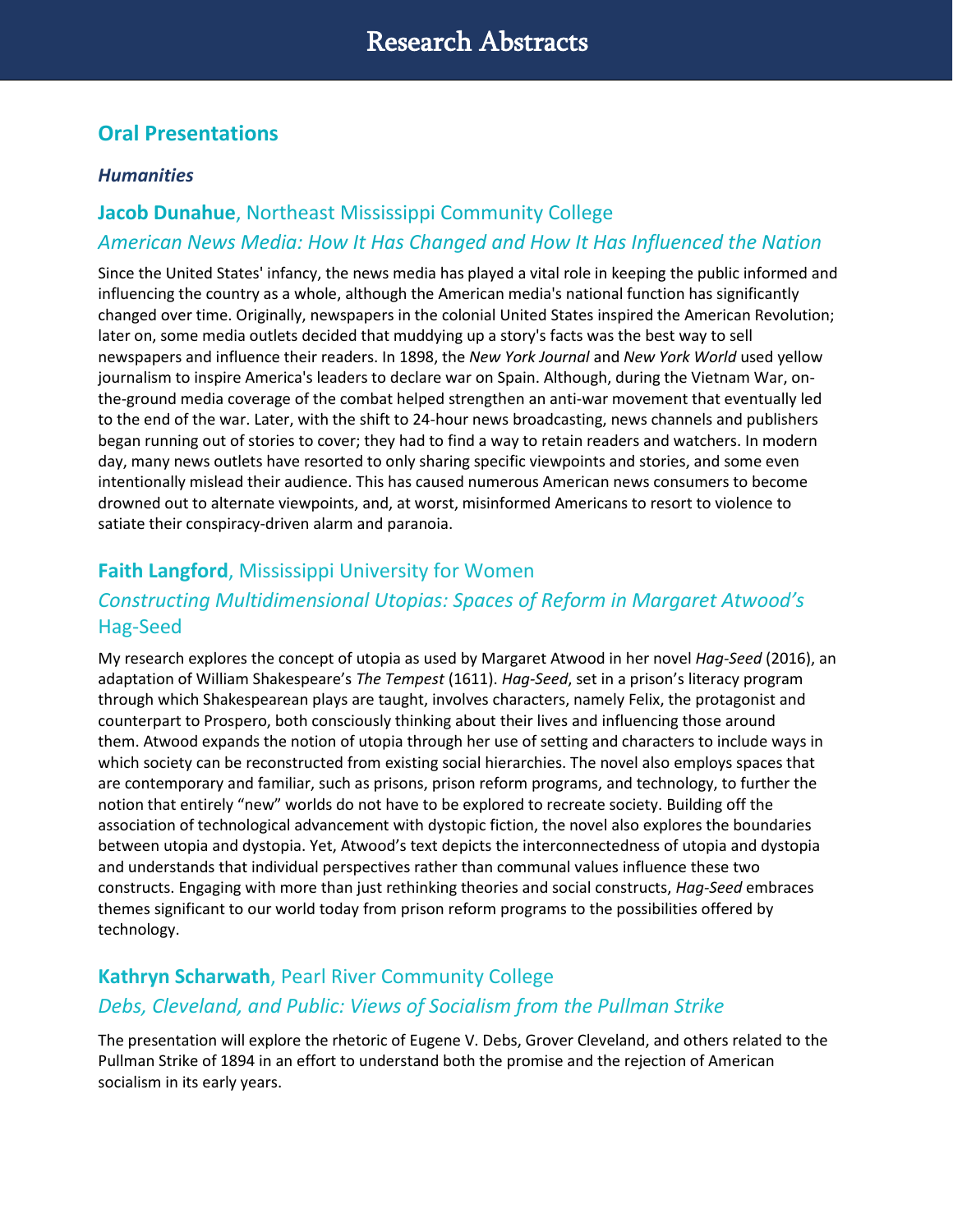## **Oral Presentations continued**

#### *Social Sciences*

## **Sachi Ajmera**, Pearl River Community College

#### *How Social Media Creates Political Polarization in America*

Social media apps and websites are purely programmed to suck in a user for as long as possible by any means necessary. These "means" are primarily based on showing users personally tailored content to create an addiction fueled by a cycle of confirmation bias and dopamine. This bias creates disillusionment of one's personal views being the extent of reality, and in a society where half the world uses social media, a small percentage of extreme opinions can effortlessly cause disruption in society. Furthermore, many people who oppose America, whether within the country or not, have learned how to manipulate this confirmation bias to cause politically neutral users to have extreme views.

#### **Kaden Grace**, University of Mississippi

## *Complementarity of Lotteries and Prize-Linked Savings Accounts (PLSAs)*

In 2019, four out of every ten Americans would be unable to pay for an unexpected \$400 bill out of their savings accounts. To ameliorate this problem, one policy to incentivize saving is a Prize-Linked Savings Account (PLSA). Unlike a traditional savings account that pays out a minimal and consistent rate of return, a PLSA pools the interest collected on all deposits and distributes the interest in the form of randomly drawn prizes (similar to a lottery). When considering implementing a PLSA, a government may want to know if its PLSA sales could cannibalize their revenue from an already established lottery. A PLSA would encourage individual savings for low-income households, but lottery revenues fund important social programs like education and infrastructure. This undergraduate research thesis focuses on the relationship between Premium Bonds, a PLSA run by the United Kingdom, and lottery sales in the UK. I find that Premium Bonds and lottery sales are loose complements, implying that a government can implement a PLSA to fight poverty without cannibalizing revenue from the lottery. This research provides important policy implications for the state of Mississippi, which battles high poverty and has also recently introduced a state lottery.

## **Olivia Maurer**, University of Mississippi

## *The Case of Santiago de Chile: Pedestrian Deaths, Neo-Liberal Urban Design, and Insufficient Traffic Policy Reform*

Chile's rate of road fatalities and pedestrian deaths in particular has remained a global outlier, even as comparable states have reduced occurrences. Santiago, one of the most urbanized cities in Latin America and Chile's capital, serves as a unique product of competing urban design ideologies put forth by democratic and authoritarian governments throughout the 20th century, and the social and economic stratification created has continued to present challenges for solving urban planning issues in modern Santiago. Recent adjustments in traffic laws have begun a reduction in road fatalities, but they still do not account for the discrepancy between Chile and other states. This is due to the failure to address the underlying problem of urban design solely shaped to create profit which has ignored lower-income sectors of the population who rely heavily on walkability in urban areas. A comparative analysis of US pedestrian deaths in suburban arterials furthers this analysis that adjustments in traffic policy will be insufficient in impactfully lessening pedestrian deaths in Santiago, Chile.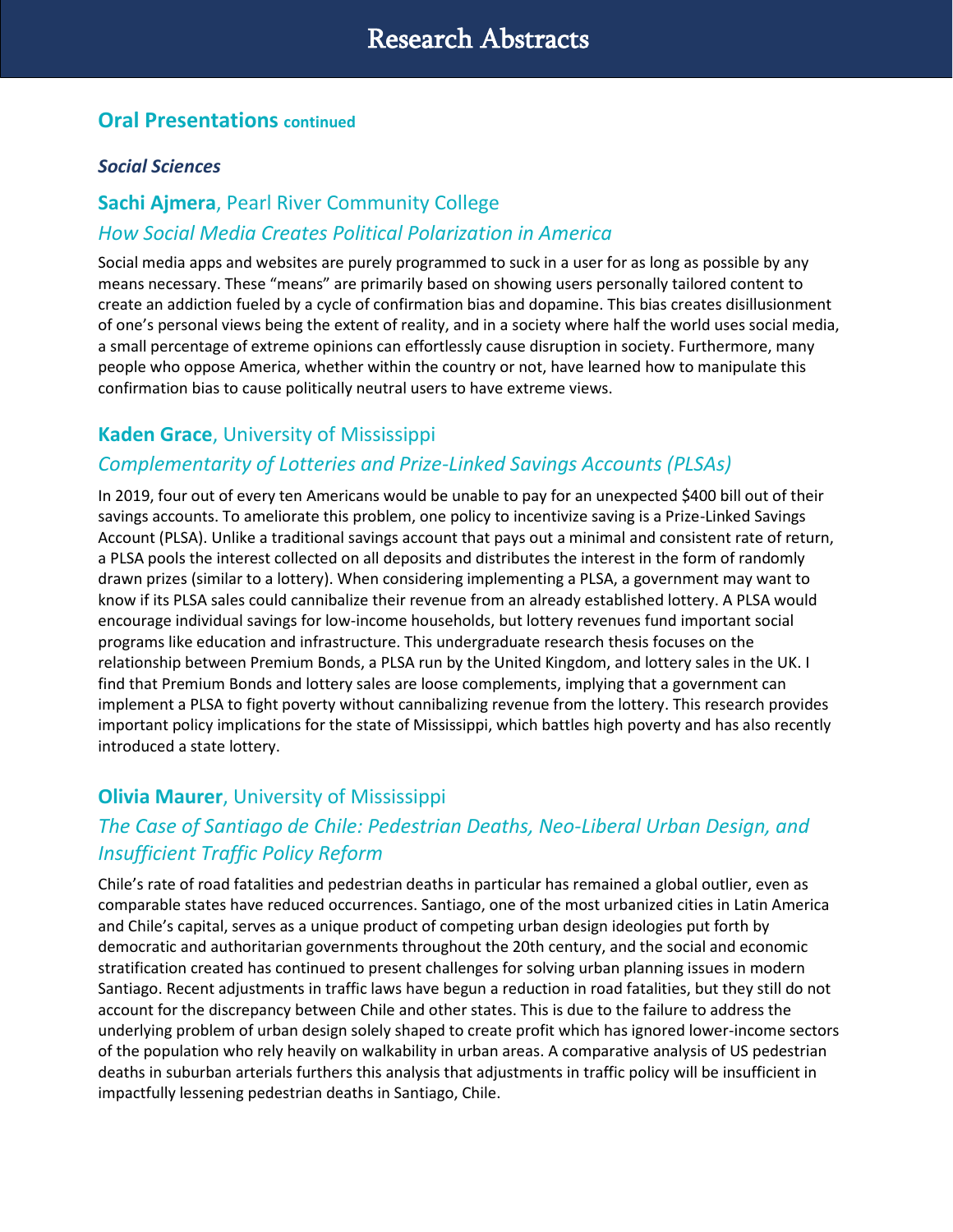#### **Oral Presentations continued**

## **Emily Tannehill**, Mississippi Gulf Coast Community College *Students and Cancel Culture: The Digital Divide*

Cancel culture is a prevalent setback in today's society. It affects politics, careers, and most importantly, adolescents. As technology improves, so does the progression of social media. While social media continues to advance and get better over time, the social constructs in today's society are constantly changing. Not only this, but the way these rules are being enforced online is getting more and more strict. This is called internet accountability, but it is more commonly known as cancel culture. Cancel culture has recently been taking the world by storm. Those who are cancelled are publicly shamed online, and by popular opinion, it is usually well-deserved. However, long term effects of internet accountability have been known to cancel a person for life, making people live in shame for years. This is not a world we want our youth to grow up in. Though bullying in schools has always been an issue, cancelling others is an activity a majority of adolescents partake in. There are various different solutions that will be discussed that would rid society of this issue. However, unless many people partake in this action against cancel culture, it will continue to infest society, schools, and teenagers.

## **Ryan Wallace**, Pearl River Community College

## *What Situations Make UVC an Economically Viable Method to Fight Airborne Pathogens?*

I intend to assess how effective UVC is as a method of fighting airborne pathogens as reported by peerreviewed studies. Assuming UVC is effective, I will review cost estimates of UVC HVAC systems and compare the costs of these systems to national cost averages for lost productivity and healthcare costs for small, medium and large businesses. Additionally, the costs for these systems may be compared to more traditional prevention methods to rank methods according to cost and effectiveness.

## **MyKayla Williamson**, University of Mississippi

## *By Her Hands: An Analysis of the Hidden Labor of Black Women at the Hugh Craft House from 1850-1900*

This project considers the gap in theorizing the hidden labor of Black women in the seldom-researched setting of urban slavery. The project unearths the hidden labor of Black women by analyzing architectural, primary, and secondary documentary evidence surrounding the urban antebellum Hugh Craft House site in Holly Springs, Mississippi. It draws on household and Black feminist archaeology theories to uncover the hidden labor in the domestic spheres that the enslaved women were actively shaping. Research methods included watching clips of Behind the Big House tour interpretations; taking a Craft House tour in Holly Springs; looking at primary sources like Works Progress Administration narratives and federal census records; and consulting secondary sources on antebellum households, household archaeology, and Black feminist archaeology. This research finds that the layout and architecture of the site were designed to give Black women restricted and hidden access to the main house. It also shows that although the Craft family and descendants still relied on Black labor after the Civil War, the expectations for their labor were different.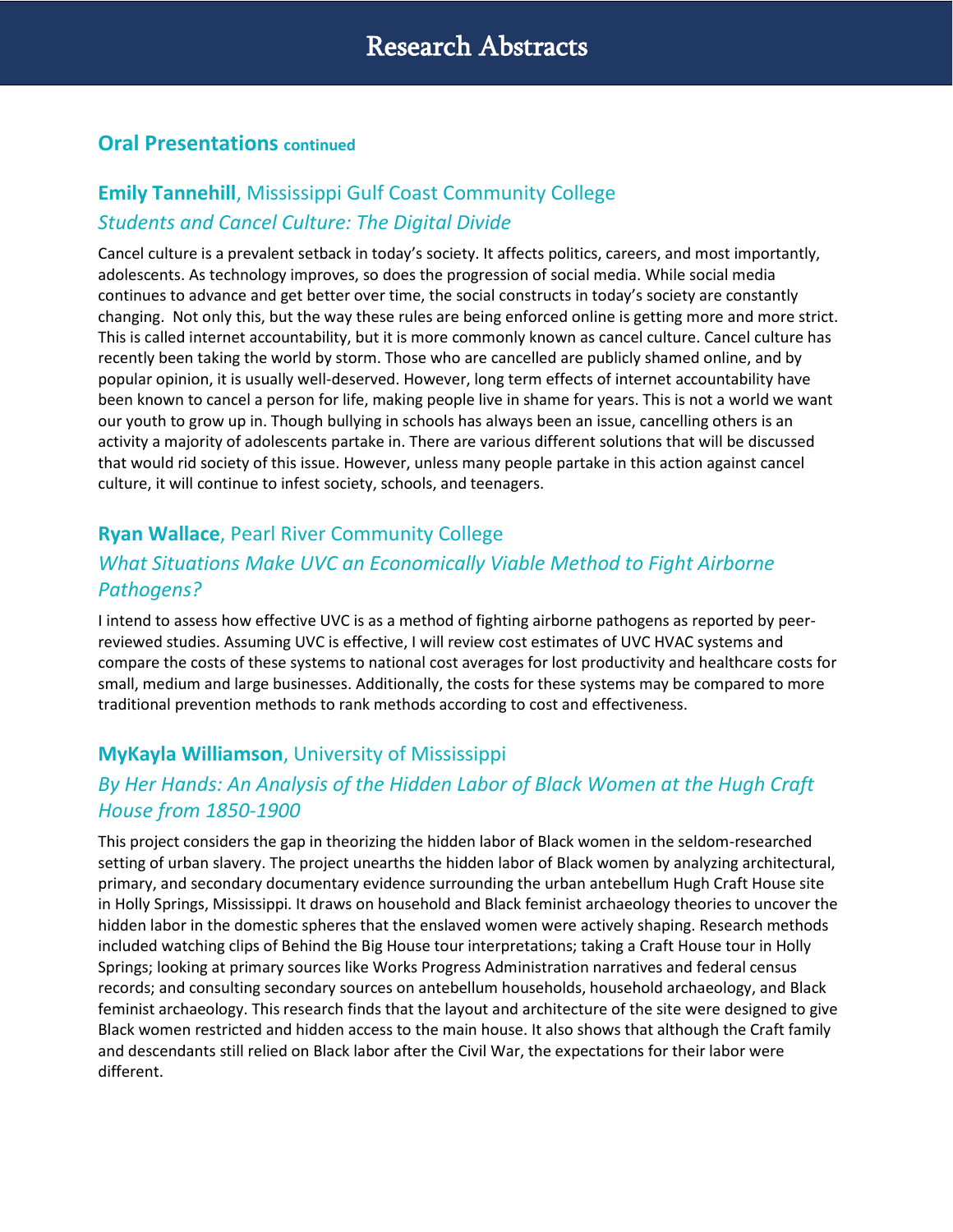#### **Oral Presentations continued**

#### *STEM*

## **Zithlaly Amezquita**, Mississippi University for Women *Endogenous CFTR Expression in Human Epithelial Cell Lines*

Cystic Fibrosis Transmembrane-conductance Regulator, CFTR, is a large size glycoprotein that is present on the cell surface of many epithelial cells. There are several mutations that effect the function of CFTR. The most common mutation, dF508, causes a genetic disease called Cystic Fibrosis (CF). CF is common among the Caucasians of Northern European origin. The endogenous CFTR expression is difficult to detect by conventional western blotting methods. Using a newly developed western blotting method, I propose to detect the endogenous CFTR expression in human pancreatic cell lines, viz, Capan-l and CFPAC. By using human lung cell lines that have been transfected with the CFTR gene, I will also be comparing the endogenous CFTR expression to its exogenous expression.

## **Anh Hoang**, University of Mississippi *LC-MS Identification of Serum Proteins Adsorbed onto Ionic Liquid-Coated Nanoparticles*

Nanocarriers are promising candidates for drug delivery due to their size and tunable surface characteristics. However, when they are intravenously injected, few particles make it to their designated location. This is because upon entering the bloodstream, the serum in the blood, which is rich with a diversity of proteins, adsorbs onto the particles' surfaces forming a protein corona. Many of the attached proteins trigger the mobile immune system and are removed by macrophages, and many particles are then filtered out by the liver and kidneys. Ionic Liquids (ILs), which consist of asymmetric, bulky components that are liquid <100°C, are emerging as a promising surface modification technology that can be used to reduce serum protein adsorption. The results indicated that IL-coated NPs were able to enrich new proteins from the serum, and the identity of the proteins was determined by the chemical identity of the IL. These findings could provide the identity of adsorbed proteins, and enable directed drug delivery.

#### **Posters**

#### *Humanities*

## **Emma Beeler**, Mississippi University for Women *Adultery and Fidelity in the* Lais *of Marie de France*

Using both literary and historical analysis, I will examine contrasting depictions of adultery and fidelity within the *lais* written by 12th-century poet Marie de France. A *lai* is a type of narrative poem, ranging in length from 118 to 1184 lines. Many of Marie de France's *lais* follow the literary trope known as courtly love; however, the reader is encouraged to sympathize with different characters depending on the *lai.* In some *lais,* the reader is encouraged to sympathize with the adulterous spouse, and in others, with the faithful spouse. To understand these different depictions, I will consider Medieval marriage law, church doctrine, and social factors, as well as literary aspects of the *lais.*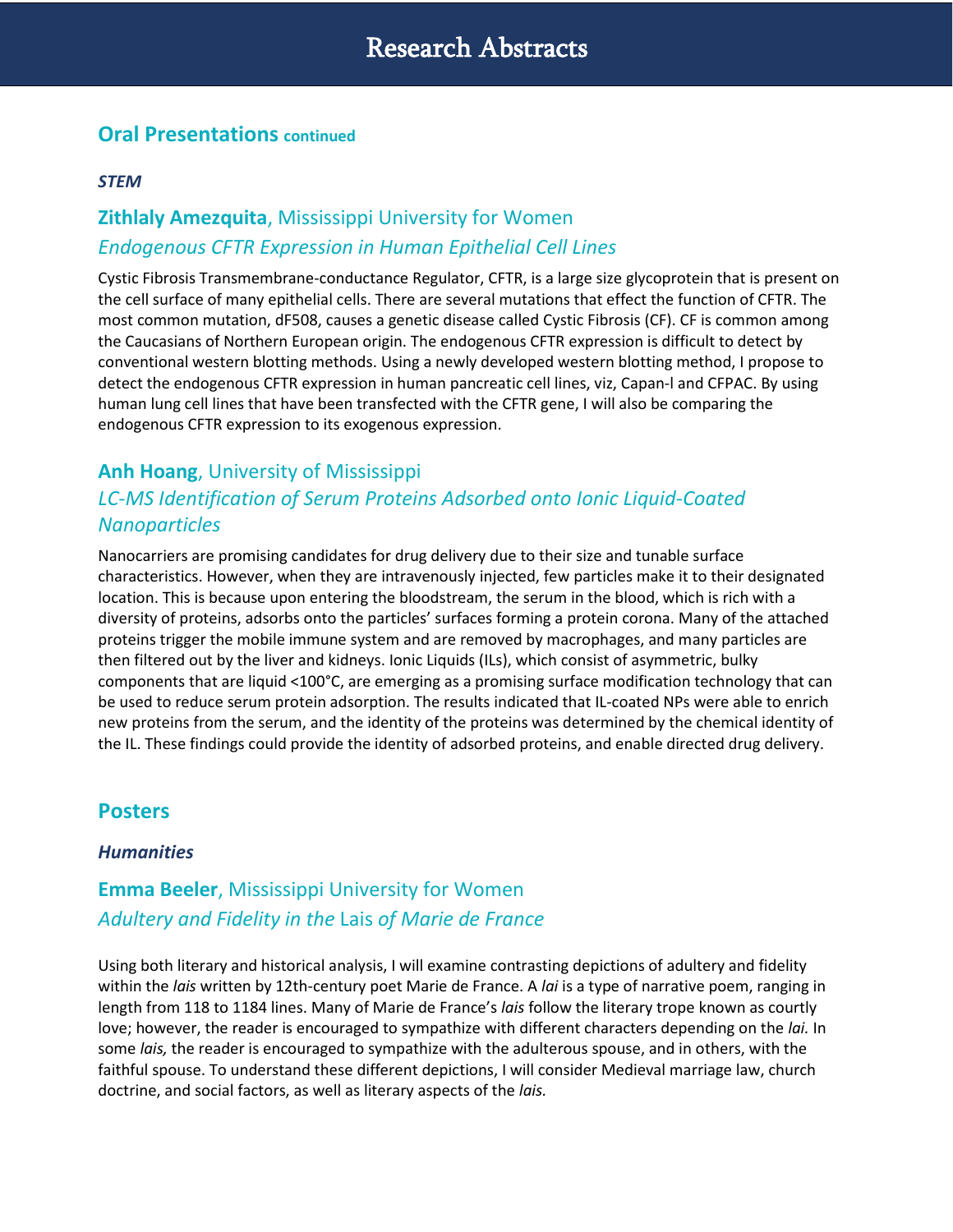#### **Posters continued**

#### *Social Sciences*

## **Maddison Caldwell**, Northeast Mississippi Community College *Parenting Styles: Effects on Lifelong Growth*

This project will examine parenting styles and how each can affect lifelong development. The parenting styles authoritative, authoritarian, permissive, and uninvolved will be explored. This project will require extensive analysis through different studies and scholarly articles. Parenting styles affect a child's behavior, social competence, personality, well-being, and career choices. A parent's choice of a parenting style affects their child their whole entire life. The authoritative parenting style was found to be the most beneficial style that can be used by a parent, while the authoritarian style was prone to cause conflict within the family. When the permissive parenting style is used, children were found to not set boundaries for themselves. Lasty, the uninvolved parenting styles causes relationship difficulties the child inhibits. I will also include a graph to show and explain how the different styles affect different aspects of life. This project clearly explains the four parenting styles and how they affect lifelong development throughout a child's life.

#### **MacKenzie Paul**, Mississippi State University

#### *To Sweeten or Not to Sweeten: The Unique Impact of Emotional Support and Fatalism on Sugar Consumption Among Southeastern Native Americans*

In 2020, 14.8% of Mississippi adults and 12.6% of Louisiana adults reported having diabetes, as compared to the national average of 10.8%. Furthermore, Native Americans of Mississippi and Louisiana experience disproportionately higher diabetes prevalence at 38% and 34% respectively. Research has shown that excessive sugar consumption is associated with an increased risk of developing type-2 diabetes. Psychosocial variables such as chronic disease fatalism and emotional support may also influence diabetes self-care behaviors including food consumption patterns like sugar intake. Therefore, the objective of this study is to examine the impact of emotional support and fatalism on sugar consumption among Southeastern Native Americans. The Mississippi INBRE Telenutrition Center Community Health Assessment Survey was utilized to survey 368 adults from Mississippi and Louisiana. Eighty-one of the participants, who self-identified as Native American, were included in the study. A hierarchal linear regression analysis showed that increased emotional support was significantly related with reduced sugar consumption (β = -0.307, p = 0.004), and increased fatalism was significantly associated with elevated sugar consumption ( $\beta$  = 0.286, p = 0.007). More research is necessary to substantiate this relationship among a broader Southeastern Native American population and identify potential implications for diabetes management in this disparate group.

#### *STEM*

## **Shirli Salihaj**, Mississippi University for Women *Surface Reconstruction via the Curvature Interpolation Method*

The surface reconstruction for scattered data becomes a problem as the number of sample points increases to construct a continuous function that satisfies given conditions in three dimensions (3D). However, it is known that this problem does not have a definite solution and therefore requires numerical